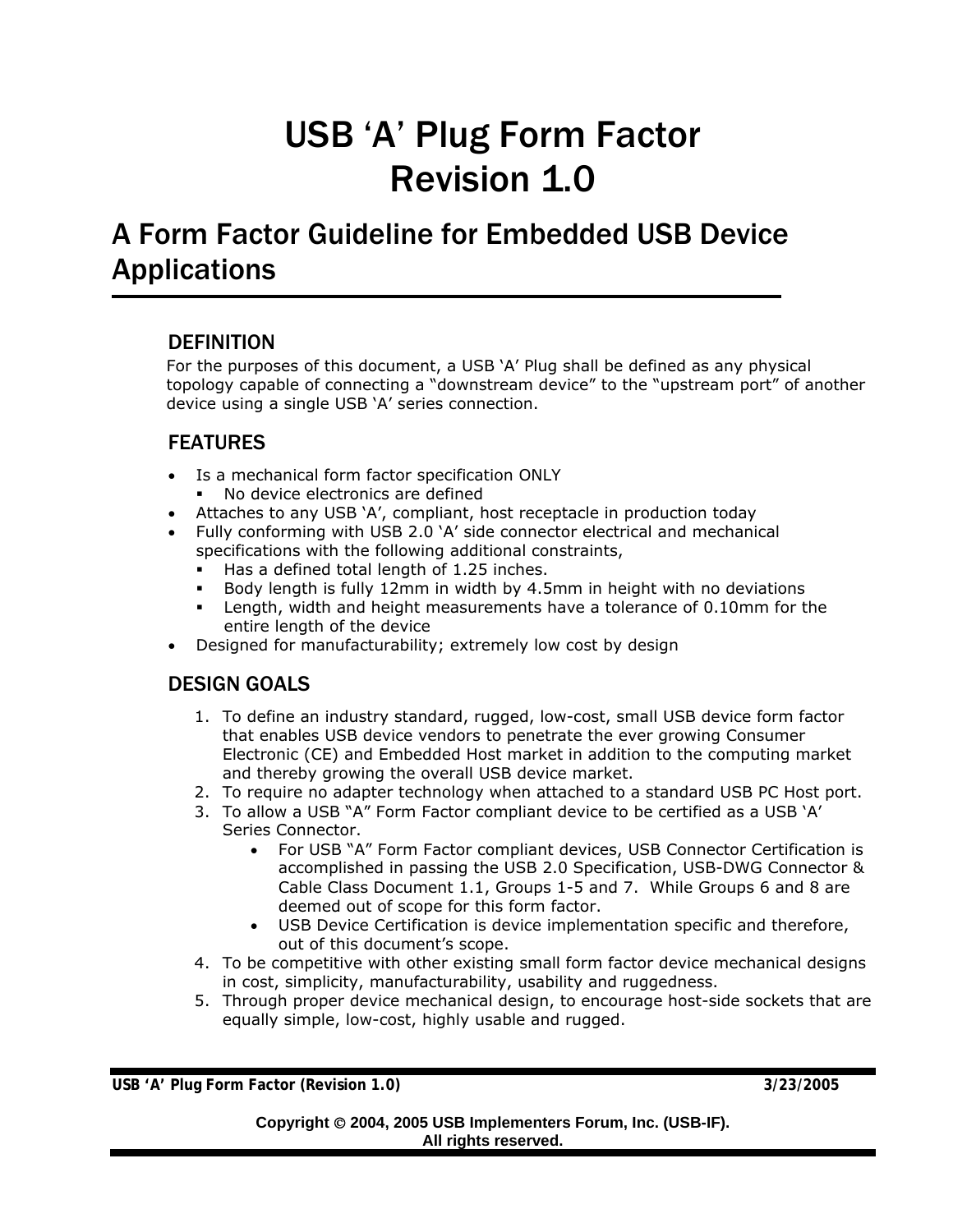## DESIGN DESCRIPTION

The USB 'A' Plug form factor is fully compliant with the USB 2.0 specification, 'A' Series Plug Interface. To extend the Plug Interface description into a fully defined device form factor, the following constrains apply.

#### Main Body Dimensions:



Top View with Label Recess: Bottom View with Finger Grip:



| Dimension |                                                       | <b>Millimeters</b> |                  |
|-----------|-------------------------------------------------------|--------------------|------------------|
| Length    |                                                       |                    | $31.75 +/- 0.10$ |
| Width     |                                                       |                    | $12.00 +/- 0.10$ |
| Height    |                                                       |                    | $4.50 + -0.10$   |
| $\bullet$ | Only the USB 2.0, 'A' Series Plug interface materials |                    |                  |
|           | are defined, Chapter 6 applies.                       |                    |                  |
|           | • The 'Body' of the device may utilize whatever       |                    |                  |
|           | material makes sense to the implementation            |                    |                  |

**USB 'A' Plug Form Factor (Revision 1.0) 3/23/2005** 

#### **Copyright** © **2004, 2005 USB Implementers Forum, Inc. (USB-IF). All rights reserved.**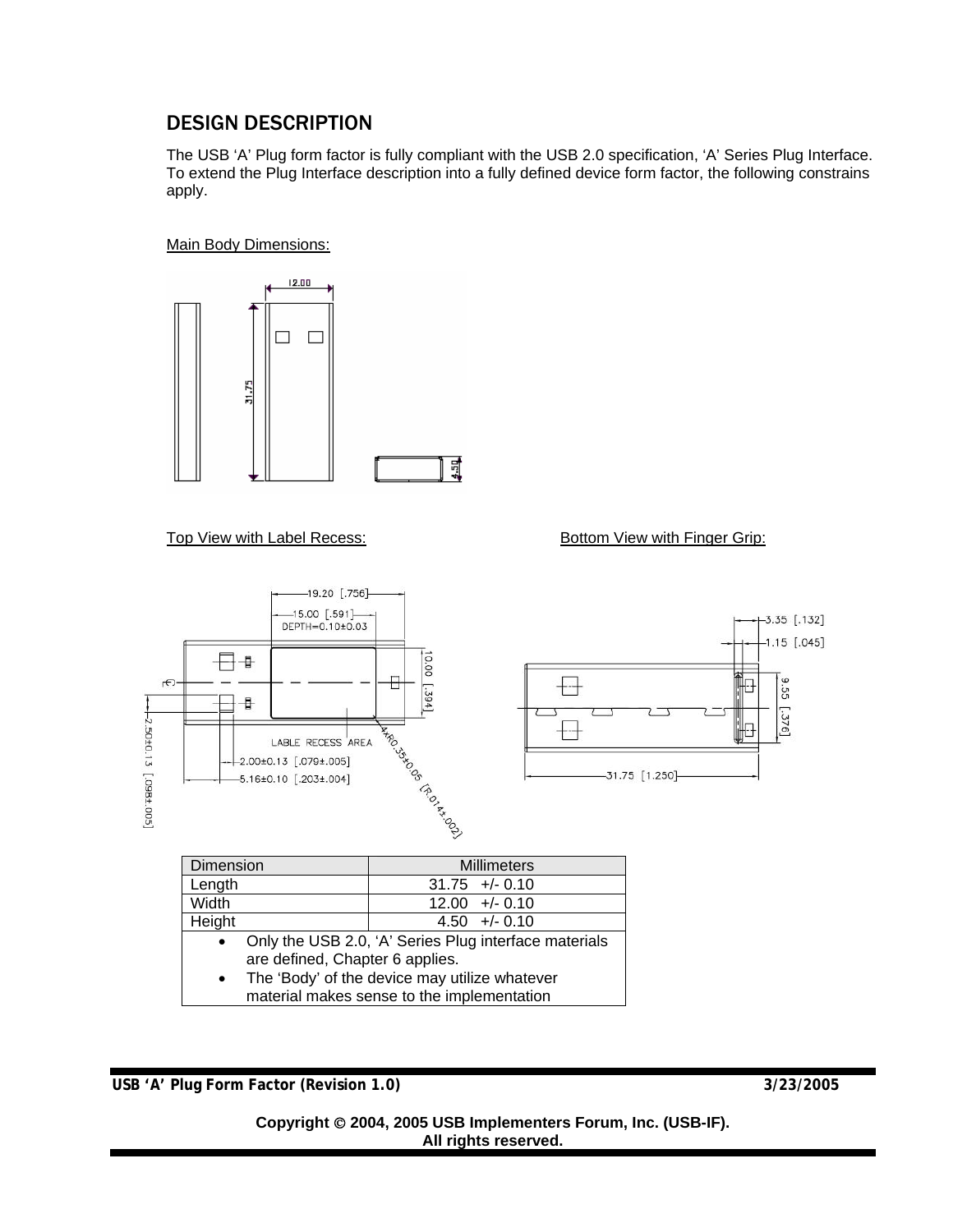## RELATED DOCUMENTS

- Universal Serial Bus Specification, revision 2.0
- USB-DWG Connector & Cable Class Document 1.1

**USB 'A' Plug Form Factor (Revision 1.0) 3/23/2005**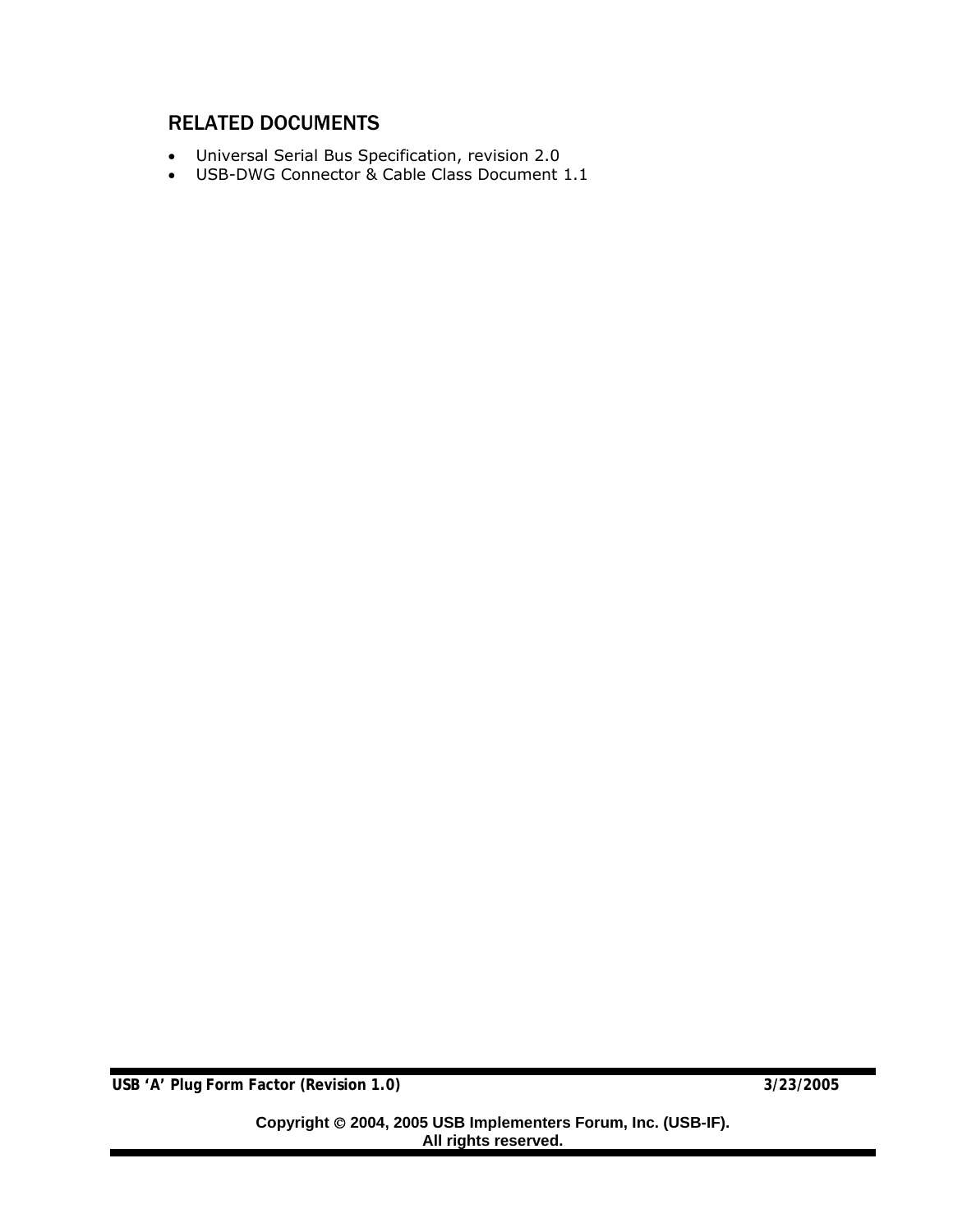## **Appendix A**

## USB Series "A" Plug Interface Drawing

For further details on the USB "A" Series plug, please refer to Chapter 6 of the USB 2.0 Specification. The USB 2.0 Specification is available for download at http://www.usb.org.



Figure 6-9. USB Series "A" Plug Interface Drawing

**USB 'A' Plug Form Factor (Revision 1.0) 3/23/2005** 

#### **Copyright** © **2004, 2005 USB Implementers Forum, Inc. (USB-IF). All rights reserved.**